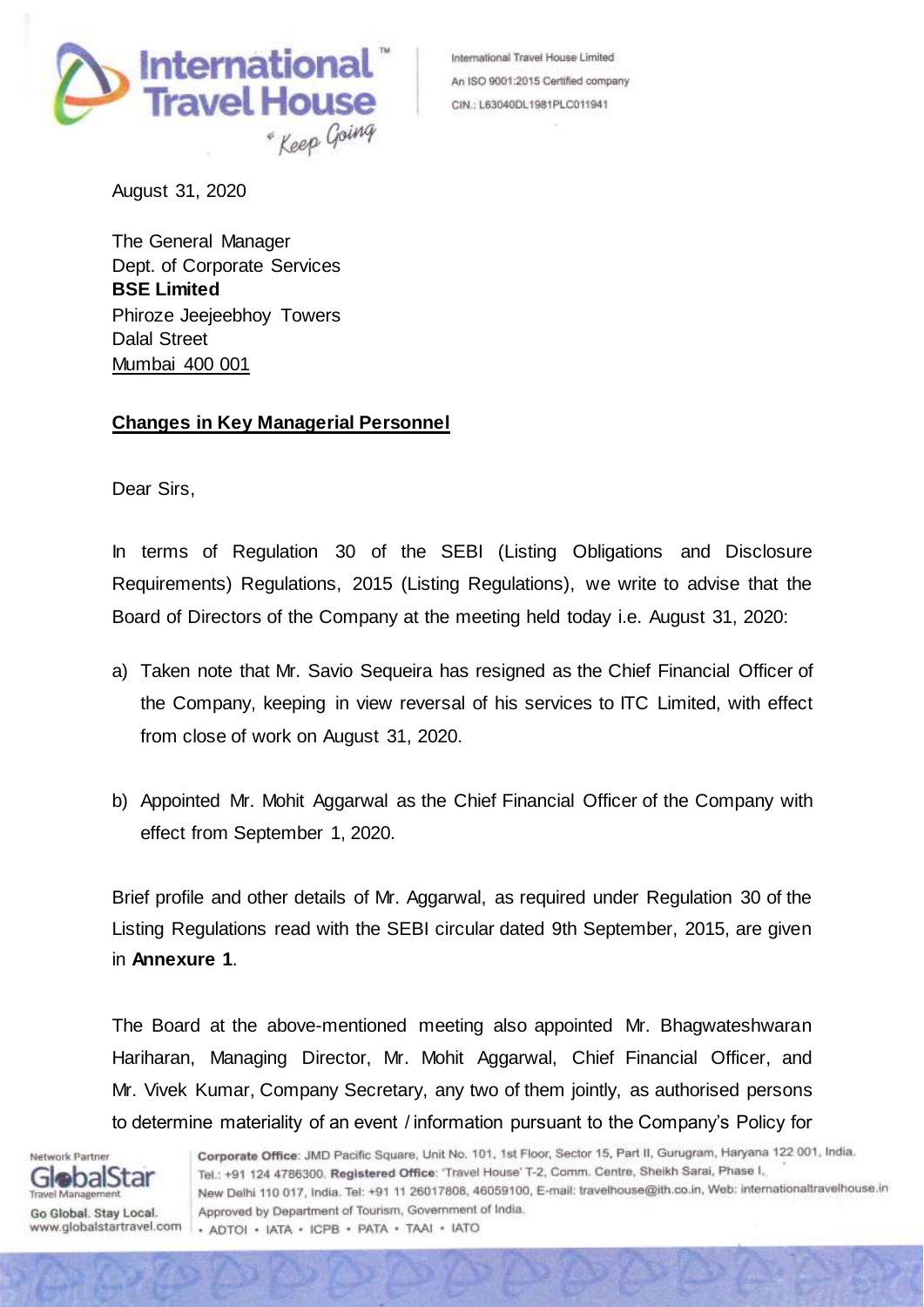

determination of materiality of events and information for disclosure to the Stock Exchanges.

The updated list along with the contact details of authorised persons for determination of materiality of events and information is given under **Annexure 2**, as required under Regulation 30 of the Listing Regulations.

Yours truly, **For International Travel House Limited**

VIVEK KUMAR Digitally signed by VIVEK KUMAR DN: c=IN, o=Personal, postalCode=121002, st=Haryana, 2.5.4.20=7f8f0aa64d7de9fee1a674cea2f21545d06df76b 1dc9039a1d2de15aa1769768, serialNumber=9b6dccf1d3b449e0e5f0495a5261778e7f 9f199572ebd23cdd5fb2346335af9b, cn=VIVEK KUMAR Date: 2020.08.31 18:01:06 +05'30'

Vivek Kumar Company Secretary Encl: a/a.



Go Global. Stay Local. www.globalstartravel.com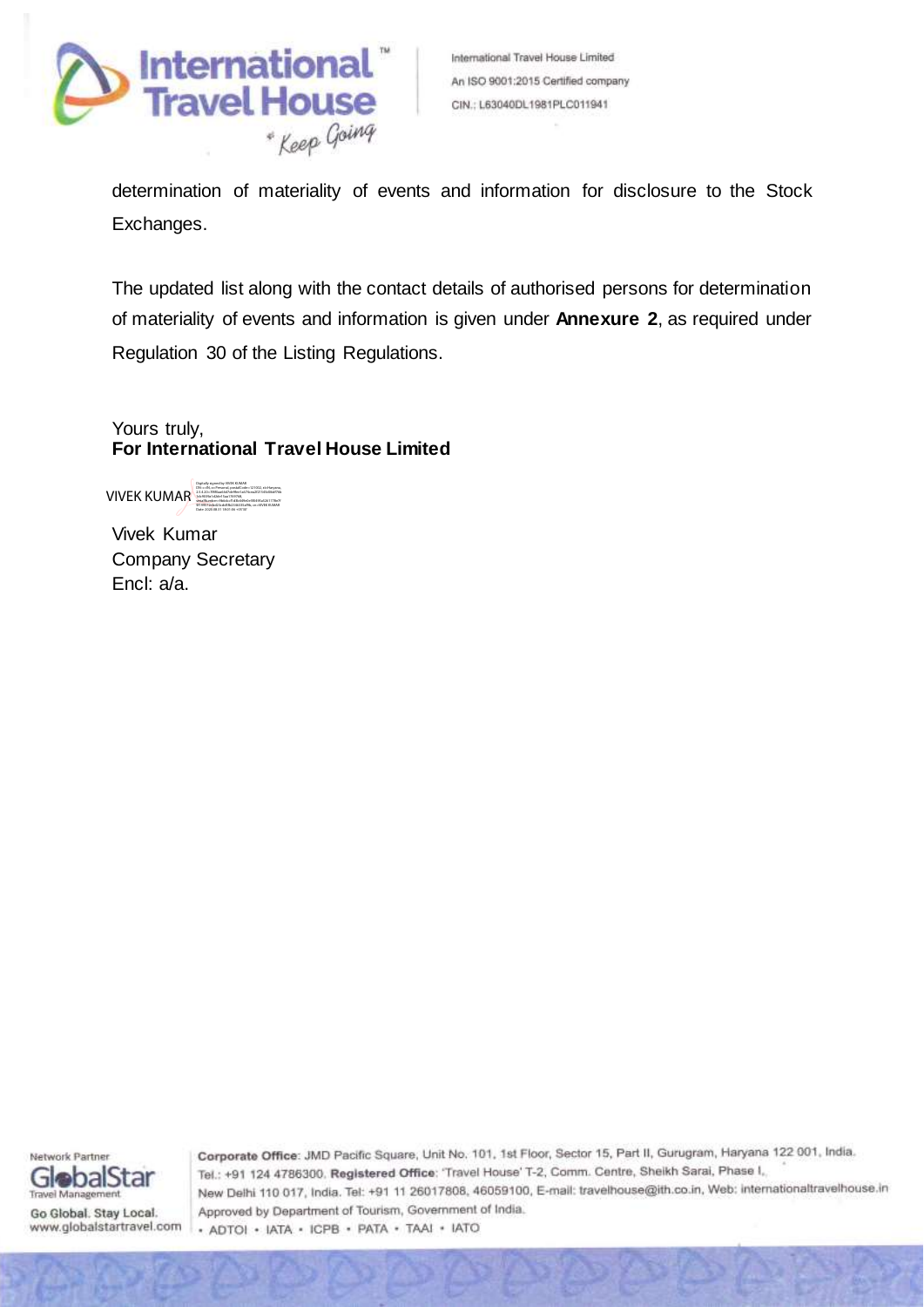

International Travel House Limited An ISO 9001:2015 Certified company CIN.: L63040DL1981PLC011941

## **Annexure 1**

| SI. | <b>Particulars</b><br><b>Disclosures</b> |                                                                                                                                                                                                                                                                                                                                                                                                                                                                                                                                                                                                                                                                                                                                                                                                                                    |  |  |
|-----|------------------------------------------|------------------------------------------------------------------------------------------------------------------------------------------------------------------------------------------------------------------------------------------------------------------------------------------------------------------------------------------------------------------------------------------------------------------------------------------------------------------------------------------------------------------------------------------------------------------------------------------------------------------------------------------------------------------------------------------------------------------------------------------------------------------------------------------------------------------------------------|--|--|
| No. |                                          |                                                                                                                                                                                                                                                                                                                                                                                                                                                                                                                                                                                                                                                                                                                                                                                                                                    |  |  |
| 1.  | <b>Reason for Change</b>                 | Appointment                                                                                                                                                                                                                                                                                                                                                                                                                                                                                                                                                                                                                                                                                                                                                                                                                        |  |  |
| 2.  | Date and term of                         | Appointed as the Chief Financial Officer of the Company with effect                                                                                                                                                                                                                                                                                                                                                                                                                                                                                                                                                                                                                                                                                                                                                                |  |  |
|     | appointment                              | from September 1, 2020.                                                                                                                                                                                                                                                                                                                                                                                                                                                                                                                                                                                                                                                                                                                                                                                                            |  |  |
| 3.  | <b>Brief Profile</b>                     | Mr. Mohit Aggarwal has over 22 years of experience, with majority<br>of it being with ITC Limited (ITC). During his stint with ITC, he has<br>worked across FMCG, Cigarettes and Apparel businesses in<br>addition to Corporate Internal Audit. His gamut of work includes<br>Divestment of brand, Restructuring of business, controlling,<br>Business Planning, Industry trends, Operations, Finalisation of<br>Accounts, SAP & other IT implementations, Compliance and<br>Taxation.<br>Prior to joining ITC, he was Senior Consultant with M/s. Sahni<br>Natarajan & Bahl, Chartered Accountants, New Delhi where he<br>handled various assignments including due diligence, valuation,<br>feasibility study, entry strategy, forensics, internal audits, etc.<br>He graduated from Shri Ram College of Commerce, Delhi in 1996 |  |  |
|     |                                          | and became a Chartered Accountant in 1998.                                                                                                                                                                                                                                                                                                                                                                                                                                                                                                                                                                                                                                                                                                                                                                                         |  |  |

Network Partner GlobalStar **Travel Management** 

Go Global. Stay Local. www.globalstartravel.com